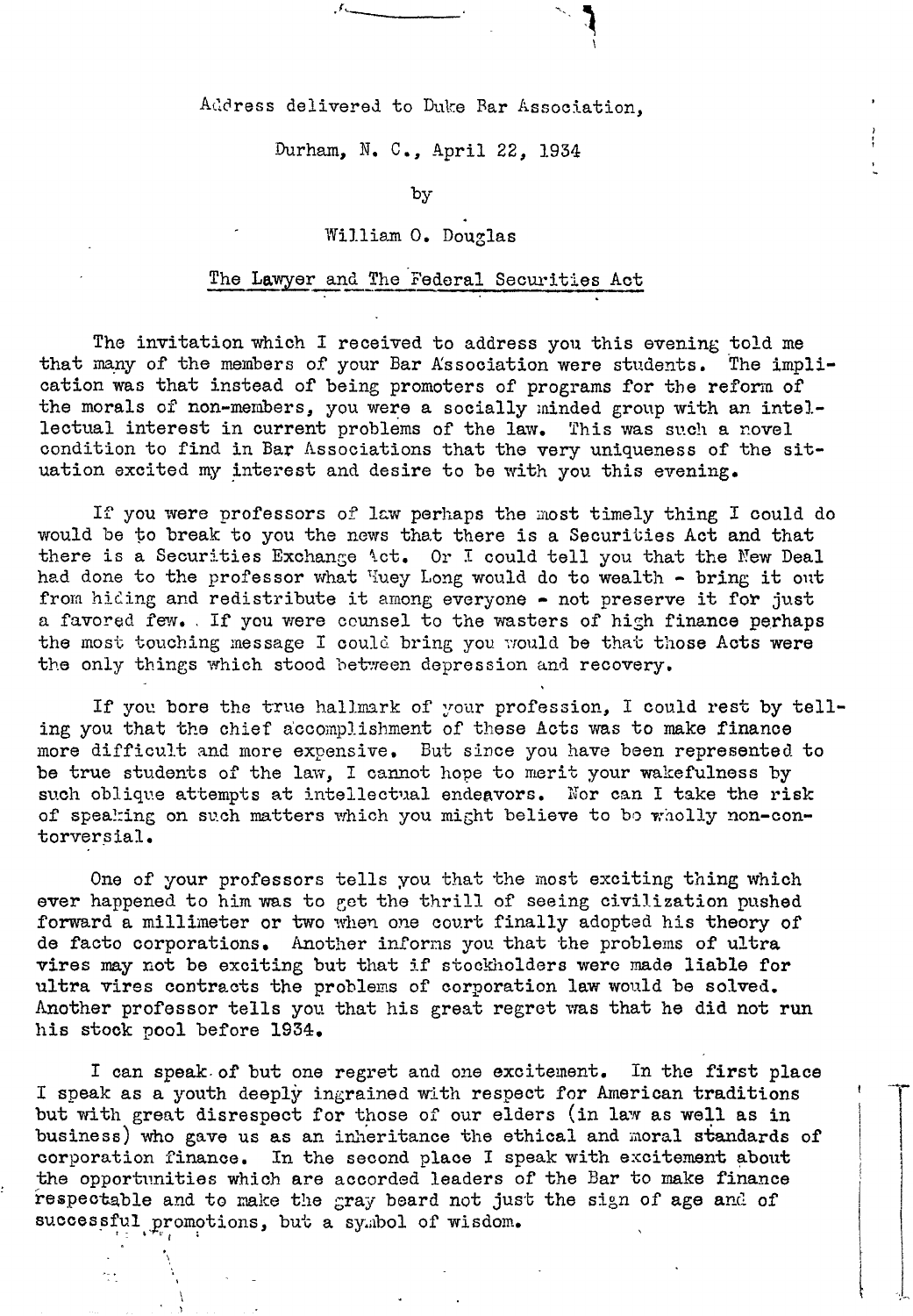$\hbox{{\tt It}}$  is sad but true that the high priests of the legal profession were active agents in making high finance a master rather than a servant of the public interest. They accomplished what their clients wanted accomplished and they did it efficiently, effectively and with dispatch. They were tools or agencies for the manufacture of synthetic securities and for the manipulation and appropriation of other people's money. In doing this they followed the tradition of the guild. In fact they were applying the teachings of their professors. They never took seriously the true nature of their public trust. They failed to act as conditioners of their clients' programs. They neglected their foremost function - to create and maintain I financial practices which were respectable, honest and conservative. And it is sad but true that but for the activities of shysters and strikers they would have reached greater excesses than they did.

This condemnation of the high priests of our profession has not been common even in recent years. Thile the gods of finance were crashing at the feet of the Senate Committee on Banking and Currency, our high priests escaped unscathed. Nevertheless they are one of the chief roots of our financial evils. As stated by one columnist, the crop of "All-American Larcenists" which the world of high finance produced during the last decade, doubtless had enormous native ability, but such ability might have gone unnoticed, or at least not have reached such advanced stages of maturity and development had it not been for the astute coaching of the high priests of our profession. These coaches of ours probably did not supply all of the ideas. But they did marvelously well in supplying the technique and finesse whereby the "All-American Larcenists" succeeded in their subterfuge and tricks. Certainly not all the glory should go to the players and none to the coaches. To quote Mr. Pegler, our sportpolitical commentator:

"\*\*\* No man could have brought off some of the miracle swindles\*\*\* unless he had larceny in his soul and the true pickpooket instinct. I do not think, for instance, that the greatest corporation lawyer that ever lived could have perpetrated such magnificent swindles if he had had nothing but honest men to work with.

"They would have balled up their signals and crossed their interference, and most of the time they would have been running toward the wrong goal, because an honest man has a dumb instinct for the honest way of doing, and no coach in the world can reverse him.

"So let it be understoed that I give all due credit to the innate thievery of these financiers before proceeding to acknowledge the greatness of those forgotten men, their lawyers, who taught them the fine points of the game and clevated robbery from a rough, rowdy thing, practiced with blackjack and gun, to a beautiful science and moved it out of the alleys into the great marble temples where stocks are traded.\*\*\*

"But just as a fine natural football player needs coaching in the fundamentals and schooling in the wiles of the sport, so, too, it takes a corporation lawyer with a heart for the game to grganize a great stock swindle or income tax dodge and drill the financiers in all the precise details of their play.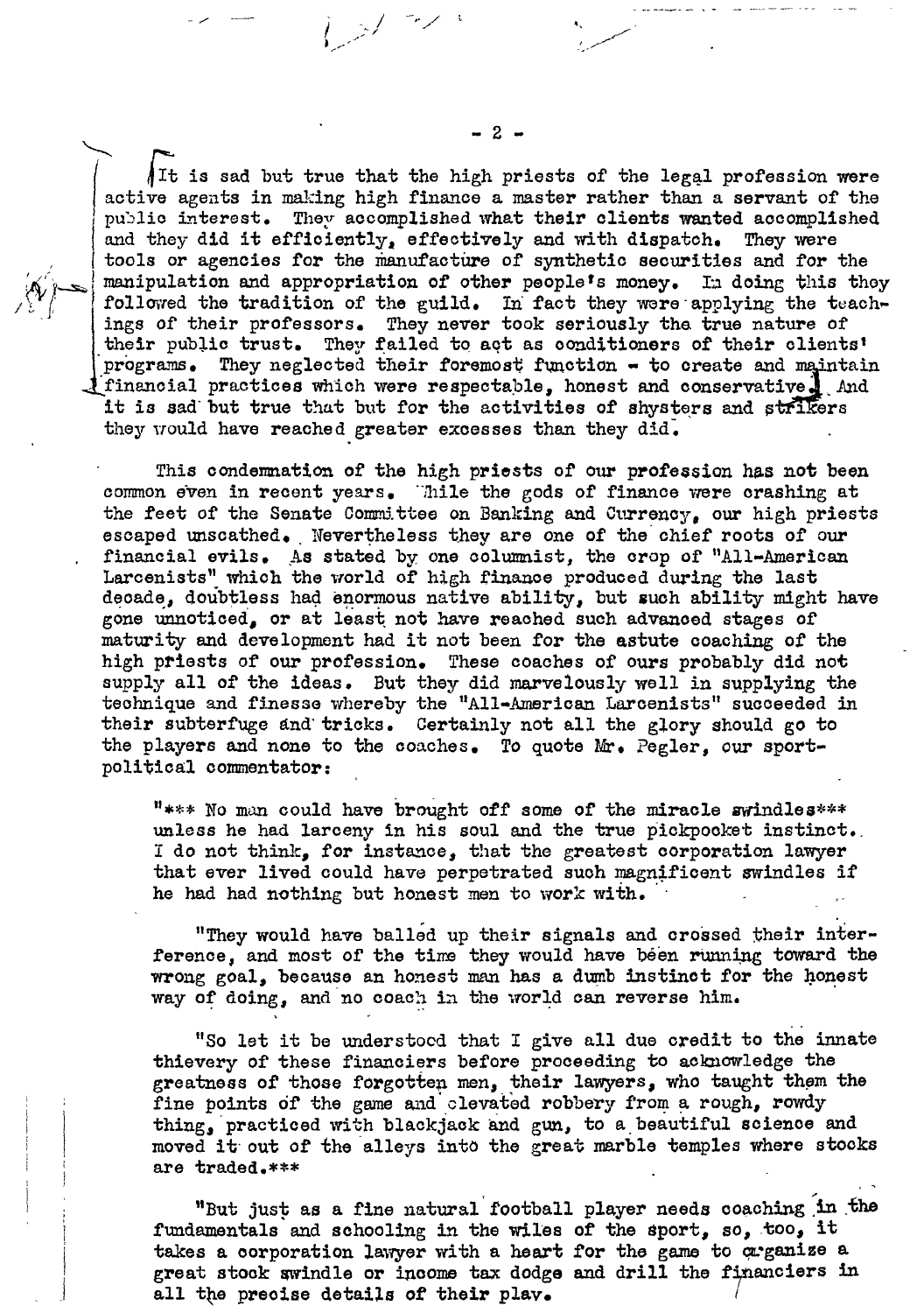! "Otherwise, in their natural enthusiasm to rush in and grab everything that happens not to be nailed down and guarded with shotguns, they would soon be caught offside and penalized, and some of the noted financiers who are now immortalized as all-time All-American larcenists never would have risen beyond the level of the petty thief or short change man."

-

! *I I* ;<br>;

*i -* 3 *<sup>I</sup>*

More seriously and sedately a similar observation has been made by  $Mr_{\bullet}$ Justice Stone who said with his customary directness and penetration:

"One might cite many examples but it suffices that in the struggle, unique in our history, to determine whether the great economic forces which our industrial and financial world have created shall be brought under some larger measure of control and, if so, what legal devices can and should be selected to accomplish that end, it is a matter of public comment that the practicing lawyer has been but a minor participant. It is unnecessary, and it would be unbecoming for me to express any opinion upon the merits of that controversy or the methods of its solution. It is enough for present purposes that in one of the most critical periods of our history, when a major public problem is the choice of remedies for our oconomic ills and the mutual adjustment and reconciliation of those remedies with legal doctrine, the practicing Bar of the Nation has not attained its accustomed place of recognized leadership."

And at another place he says:

"At its best the changed system has brought to the command of the business world loyalty and a superb proficiency and technical skill. At its worst it has made the learned profession of an earlier day the obsequious servant of business, and tainted it with the morals and manners of the marketplace in its most antisocial manifestations. In any case we must concede that it has given us a Bar whose leaders, like its rank and file, are on the 'whole less likely to be well rounded professional men than their predecessors, whose energy and talent for public service and for bringing the law into harmony with changed conditions have been largely absorbed in the advancement of the interests of clients."

Service to the client has been the slogan of our profession. And it has been observed so religiously that service to the public interest has been sadly neglected. To such low levels had finance degenerated that in the decade preceding the Securities Act the one effective agency of public control of finance was the shyster and striker. At times he floeced his. bona fide clients as badly if not worse than our financiers, under the tutelage of our high priosts, had been taught to fleece them. At times he was merely tutor to short change artists rather than coach to "All-- American larcenists". At times his pleas were more vocal than meritori ous. And at times he was nothing more nor less than counsel for Blackmail Inc.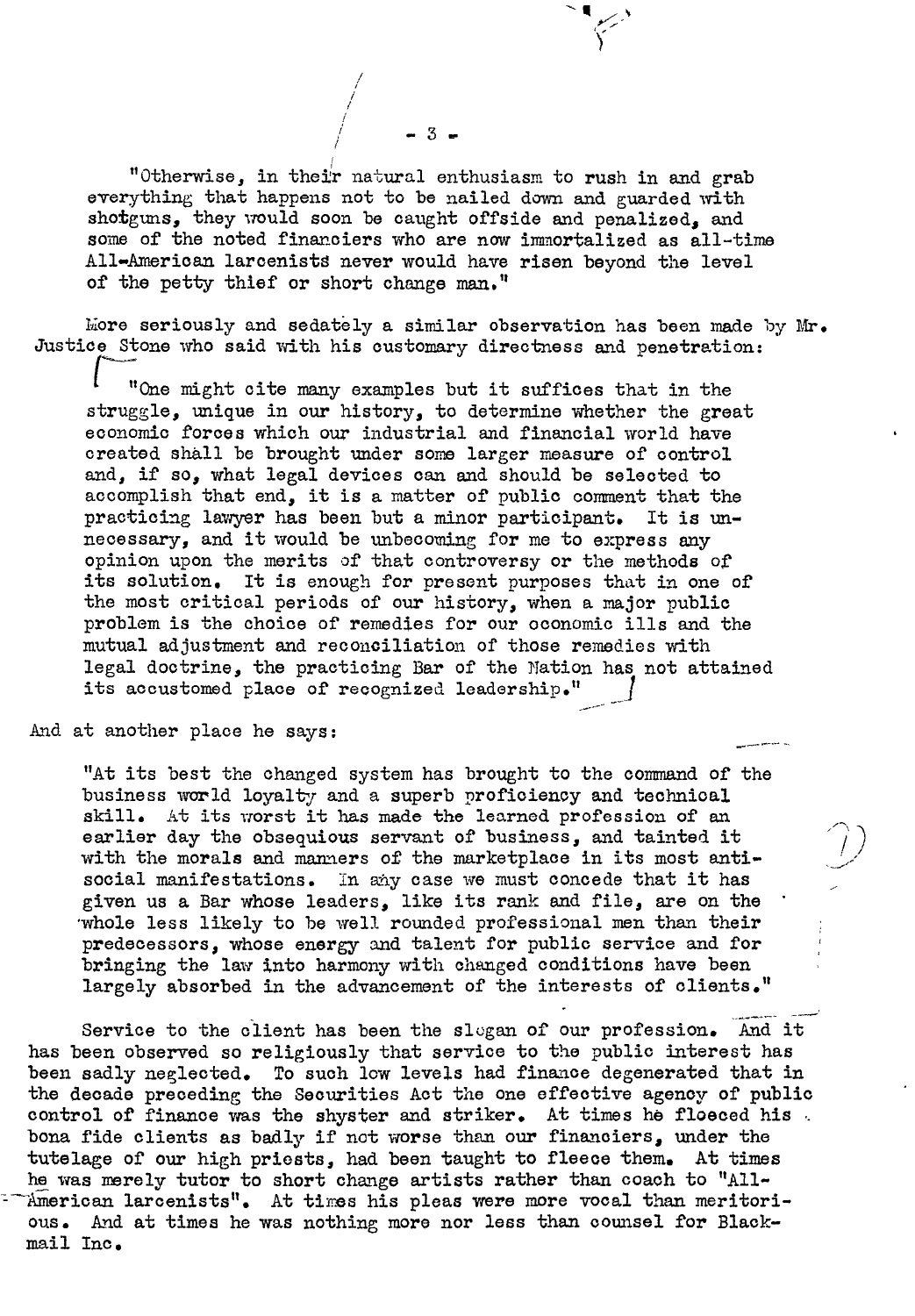Nevertheless his omnipresence generated fear and hesitancy. Few documents were ever drafted without thought of him. Few transactions were ever decided upon without some reflection as to their vulnerability at his hands No method of procedure was adopted without consideration of its weaknesses on his attack. In other words his presence served to condition to some extent the programs of counsel to the masters of high finance. He probably averted some excesses. Reorganization plans were less flagrant than their proponents desired. Prospectuses were more studiously drawn. Surplus and capital were subjected to careful, though ingenuous scrutiny.

He was able to exercise this slight control not because of his astuteness and skill but because of the extreme vulnerability of the financial processes involved once the full glare of publicity was cast upon them. Then the scandals began to creep into the newspapers, when the opposition began to circularize the investors, the plans of the high priests of our profession became precarious. Consents became harder to obtain. Investors became more difficult to handle. The high pressure methods lost some of their effectiveness. Long chances which might otherwise have been taken became too risky.

In the aggregate, however, his control was slight for several reasons. In the first place he too often had his price. In the second place his raids or attacks were only occasional and at the most vulnerable points. And thirdly his opposition came not so much on the issuance of particular securities as at a later stage such as reorganization.

The great need was for the continuing influence of an administrative agency which would condition and control the practices of the high priests of our profession. That need was first satisfied in this country by the advent of the Securities and Exchange Commission.

I have not mentioned the part the courts played in this conditioning process. Their limitations were too obvious for extended comment. First they usually acted ox post facto, at a stage when it was too difficult and delicate a task to untangle complicated financial messes and when castigation of culprits rather than compensation of victims was more often than not the only action possible. More important, however, are the fol-The high priests of our profession have abiding and abundant lowing. confidence in our courts. And students of the law of finance know how well that confidence is justified. The courts have no doctrine which our high priests need fear. Poorly trained players may fumble. Well coached financiers need not. The judicial process in finance took its cues from the bishops of our guild. It adopted their system. It adhered to their philosophy. It adopted their point of view. Perhaps it was natural that such result should follow. The great development in that branch of the law came when the social and economic incidences of exploitation of investors were not so conspicuous. Diffusion of investments had not reached such a high point as at present. Absentee ownership had not been so fully developed. An individualistic philosophy was dominant.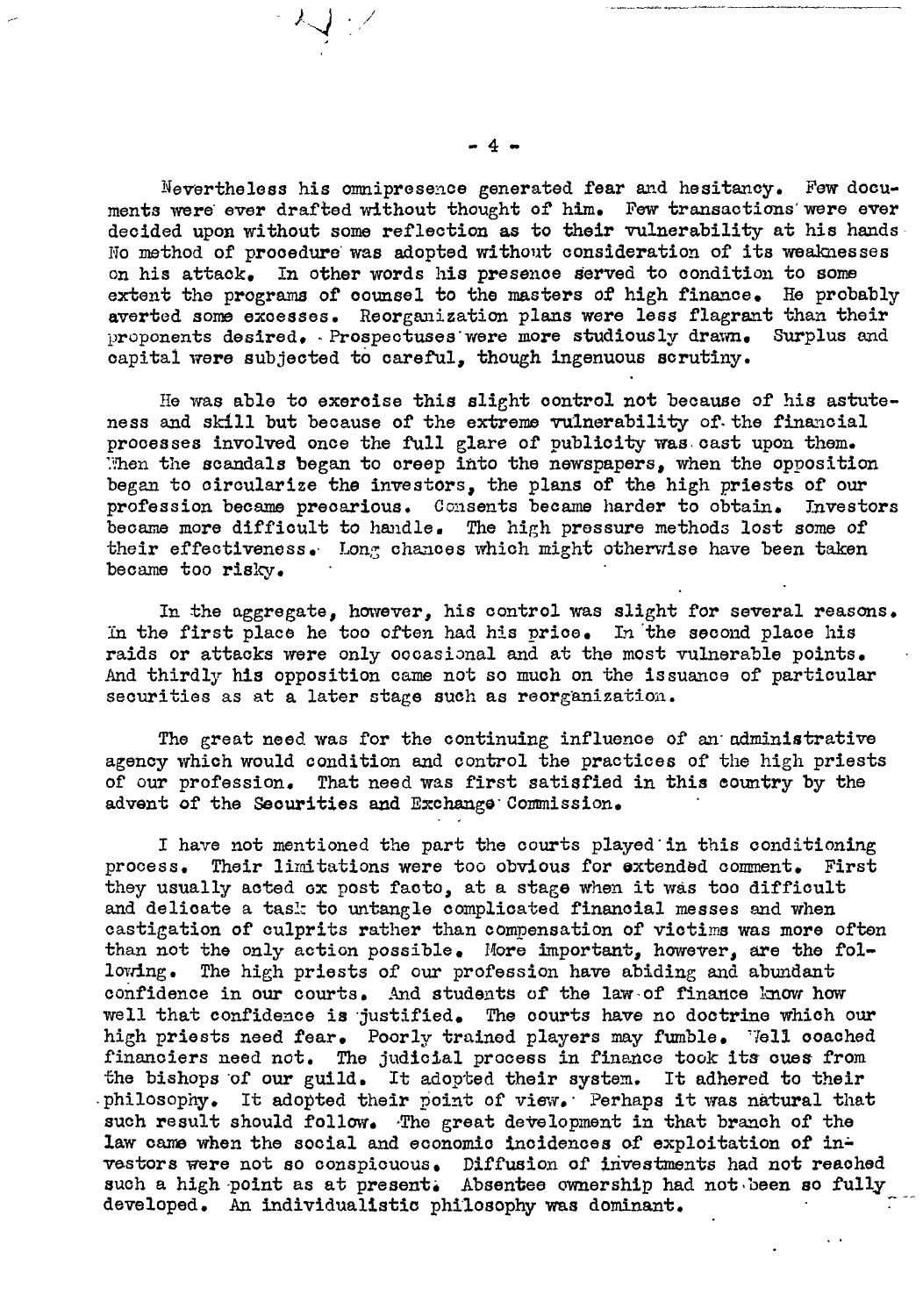And the one distinguishing earmark of the law of finance is its individualistio philosophy. 'Thero has been talk of sociologioal jurisprudence in law. But there it little in the law of finance. There has been disoussion of realism and realists. There is too little of the former and two few of the latter in finance. There has been abundant evidence of the liberalism of the courts in dealing with social legislation. But the literature of finance is almost void of liberalism. opinions of judges are mute evidenoe of the success of the bishops of our guild in obtaining legal sanction for their practices, their systems, and thoir philosophy. There are of course exceptions. But when one recites names such as Brandeis and Stone, Swan and Hand, and Mack and Clark and lists a few decisions, he has spoken most of what he may with honesty speak.

This is not to impugn the character or integrity of the courts. As stated above it is but a natural phenomenon to find the law of finance molded by the legal bishops. The bishops of our guild were influential in selecting the archbishops of our judiciary. And the archbishops usually had the training of the bishops before ascending the bench.

The high priests of our profession would not deny the desirability of regulation of finance any more than they would depreoate the introduction of general equitable principles into the law of finance. You will find their records replete with resolutions to that effect. But they would rest more oonfortably with regulation diverted to the fly-by-night, to the bootlegger of securities.

The need for that regulation will be perennially acute. But until the elite of our profession can bring to their own work a larger degree of social consciousness, there can be but little time and energy to convert the stock peddling heathens in our midst. It is safe to say that if the mores and ethical standards of our legal bishops were changed, we would have solved the major problems in finance. Their forms, their practices, their methods are copied by the lesser lights. They set the fasion. They determine the format for most legal documents in this field. It is common for them to state in oertificates of incorporation that interested directors may be counted for purposes of a quorum at a meeting at which a contract with such interested directors is authorized; or may vote on resolutions authorizing such contracts. It is common for them to provide in deposit agreements that members of protective committees may trade in the deposited securities or in the certificates of deposit. It is common for them in trust indentures to hedge in and qualify the obligations of the trustees so as to make his role almost entirely passive and almost completely negative, and to allow him to engage in a multiplicity of activities, hostile to those of his cestuis. It is typical for them to set up protective committees with deposit agreements so carefully drawn as to make them a protective cloak for committee members who in spite of palpably adverse interests are allowed by their legal advisers to assume a fiduciary position.

 $-5 -$ 

*, J*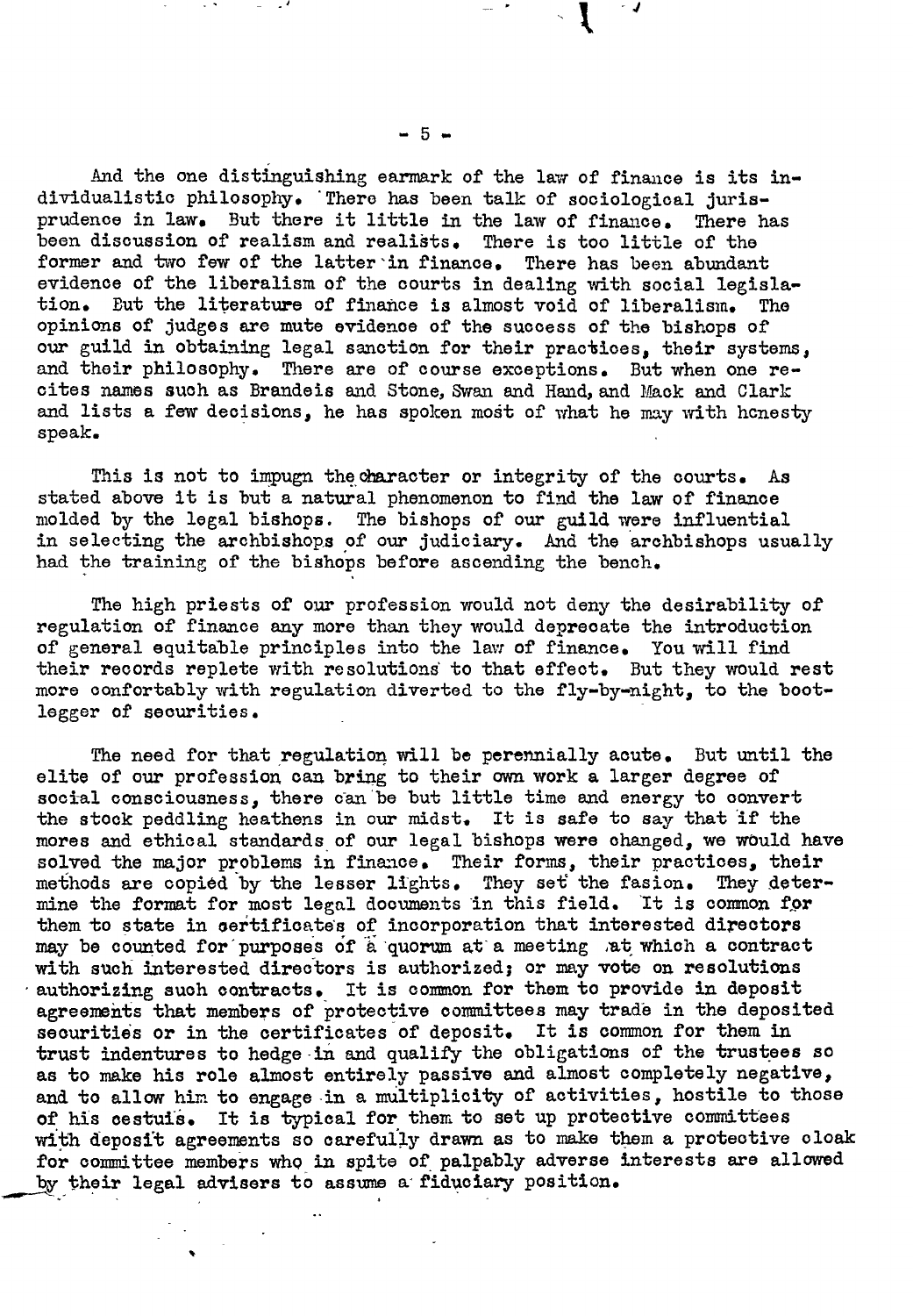When you begin to see the high priests of our profession outlawing in certificates of incorporation certain practices, when you see them dealing forthright with investors under deposit agreements and disallowing certain transactions. when you see them persuading their stockholder--clients not to form bondholders protective committees, when you see them disallowing a corporate trustee to assume antagonistic roles, then you may assume that a fundamental change is in process and that its leavening effect will be felt throughout the whole profession. Until that transformation takes place you can with confidence state that any such administrative agency as the Securities & Exchange Commission has before it the most difficult and at the same time most significant task in the history of American finance. For it must be remembered that the finesse, the subtlety and the art of finance are imponderable forces not easy to master, not simple to direct. So long as the high priests of our profession are not imbued with the spirit of legal statesmanship, administrative control in the field of finance must continue to reap the criticism of any progressive or reform measure. And if, in absence of fundamental change in ethical and moral standards of our high priests, such criticism turns to praise and opposition to confidence, then you may rest assured that administrative control has become stodgy. that high finance has won another pyrrhic victory. These bishops of our profession do not serve well even their own long term selfish interests. The price of their practices is the destruction of the system they love so well. It has been said that when ten percent of our masters of finance deal covetously with other people's money, no great upheaval or reform will follow. But when the percentage reaches thirty or forty percent. the strain on moral indignation is too great. If that is true, it would likewise follow that, if an occasional bishop of our guild showed piratical tendencies, only raised-eyebrow-departments would take notice. But when the trend becomes so pronounced as it has in recent decades, it is a wonder that these high priests have not been the object of special investigation by the Congress.

There may have been an appreciable change in the attitude of our leaders since the Securities Act. I doubt it, though those closer to the line of action may differ. But I do not believe that by one masterful stroke the tone and quality of law practice in finance has been greatly elevated. That might have come among the lawyers (as I have reason to believe it has among accountants) if the Act had included them among those liable under its provisions. But the long tentacles of the Act do not reach that far. I do not imply that financial practices have not been improved. I think there is tangible and conclusive evidence that they have. But there is hardly any evidence that our bishops have adopted new canons of ethics, that their. pronouncements are any more persuasive, that their efforts at truthfulness a are any loss oblique, or that their desire or willingness to serve two or more masters is any less avid. I think they may be on the threshold of making a new discovery - that they can train scriveners and the best products of our law schools to become artists in making registration statements, artists who can tell the truth, the whole truth, and nothing but the truth and still chisel the heart out of the Securities Act. Once the drafting of registration statements becomes a game, blurred disclosure may become substituted for fundamental alteration and modification of ethical standards and financial practices.

 $6 -$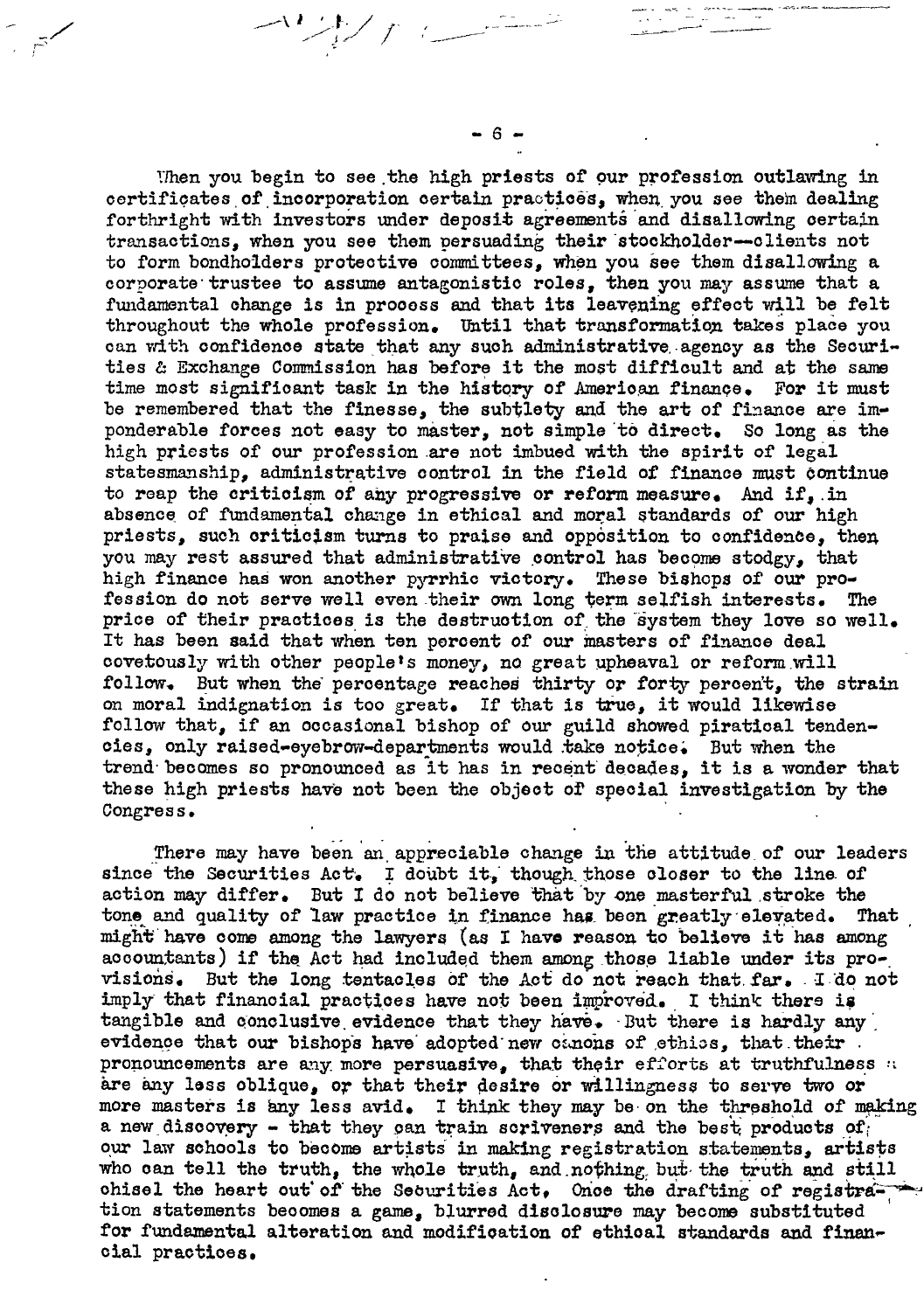To state it another way, I do not believe that the anoient and equitable principle that no man can serve two masters has much appeal to them even when placed on the basis of political or economic expediency. If it did have even such half-hearted appeal, I would have no occasion to make any investigation of reorganization and protective committees under Section 211 of the Securities Act. This investigation is not an historian's research project. It deals with current reorganizations - cases where plans have not been confirmed, where deposits are still being solicited, where commi ttees are still wrangling, where investors are still paying for the battle for oontrol being waged by opposing banking or management groups.

I see in this cinema of ourrent events no great ohange in the ethioal standards of the masters of cur guild. Corporate trustees are still being advised to assume conflioting positions or not advised not to assume them. Committee members are still being advised that they may trade with impunity in the property of their trust by virtue of the protective features of their deposit agreement. Stockholders are still being allowed to serve on committees to protect the bondholders against the stockholders. Committee members are still made the sole and exclusive judges of the reasonableness of their expenses. Protective committees are still being employed as insulating or protective devices for the members - to render them immune from liability to depositors. Equities are still being appropriated not for bondholders but for those who are in feverish haste to assume or retain control for purposes of keeping solvent and afloat their affiliated interests.

And baok of the whole scene sits the lawyer. He is not only the director of the piay - he is in charge of stage settings, he writes the dialogue, he selects and trains the actors. He is responsible for the tone, the quality, the finish of the play. It is his production, and so it is that you cannot study reorganizations without studying him. To study protective committees without him is to study them in vacuo. To study reorganization plans without him is to reduce the question of fairness of'such plans to a mathematical formula. To attempt a diagnosis of committee policy without him is to eliminate the policy formulator. Around him the whole reorganization process revolves. He supplies the initiative, the drive and in part the profit motive that gives the reorganization procedure momentum and power.

Thus when one studies reorganizations he does not have to turn aside to take in the lawyers. Rather he would have to turn aside if he did not take them in. It is then but natural to find the true story of a particular reorganization in the files (or if you do not get there soon onough, in the heads), of the lawyers. And this means in the files (or in the heads, as the case may be) of the high priests of our profession. For it must not be overlooked that they are the ones.who conceived and developed the system as we know it. It would be idle to study the imitative practices of those of lesser rank. We can trust the bar associations to do that for us.

And when you begin to study reorganizations in this way the first closed door you encounter is that to the lawyer's files. You are informed that the  $\overline{a}$  law - not the high priests - closed this door, for it is assumed that the attorney-client privilege has almost oonstitutional sanotion. The indignation expressed is of a righteous quality. In fact it is probably at this stage of reorganization that the lawyers reach their most sanctimonious level. The intonations of fiduoiary duty, of fair dealing, of honesty, of ethioal conduct,

- 7 -

Ĩ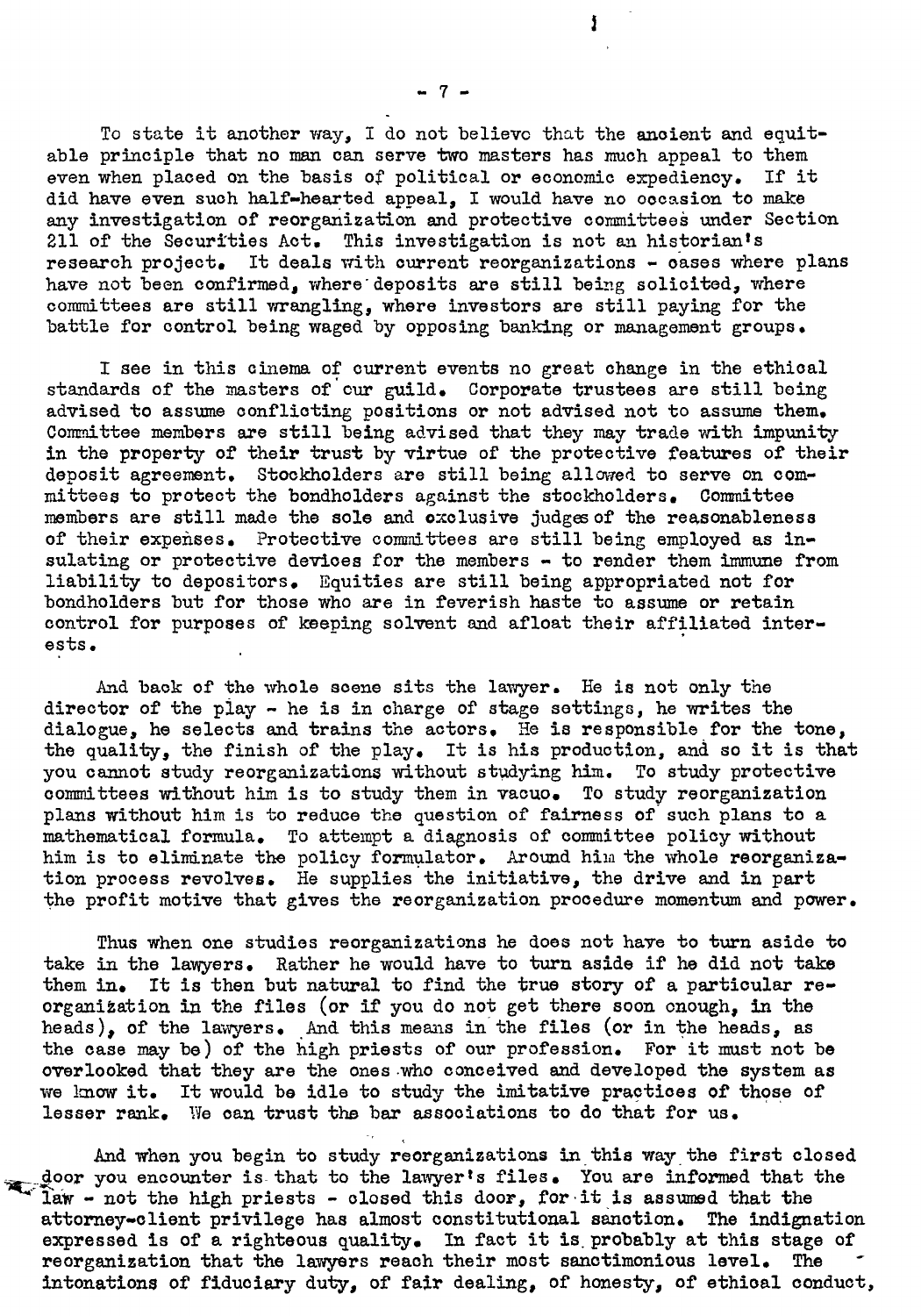are unequalled for their depth of feeling. More righteous or more selfdenying attitudes cannot be imagined. It brings out the best tradition in our guild, when the high priest gallantly refuses to make the great sacrifice for his client.

If this attitude prevails, a study of reorganizations cannot be successful. If this attitude prevails, bishops of our prefession will have as their aids in perpetuating the old system of reorganization not only the weight of the guild tradition but also the sanction of the law. And if such sanction were given here, progressive measures of reform might leave untouched the major problems in finance. I could give you a legal dissertation on the unavailability of the attorney-client privilege in this situation. But I will not do so. After all, the question is not for me to decide. But I believe that when courts and legislatures finish with this problem, the vestigial remnants of that doctrine will not serve as an insulating device for lawyers to render them immune from investigation but will be reserved as a protective cloak for the clients in the kind of contests out of which the rule emerged.

Had you the time and patience and had I the chalk, I could sketch for you typical situations presented in our investigations which illustrate the types of problems fundamental to reform of the reorganization system. Without time, patience, and chalk, it could not be done. The legal aspects are too intricate to talk glibly about them. The financial processes are too involved for plain oratory. The finesse, the subtlety, the art of the processes are too delicate and too imponderable to be described succinctly. My assurance to you that it is an amazing story cannot be expected to bring conviction. I could develop highlights of particular reorganizations by  $\cdot$ . illustrations of how certain underwriting houses earned their overhead on defaulted bonds and made enormous profits - by acting as trustee and paying agent, by acting as committee, by acting as depositary, by placing all insurances on the property, by managing the property, by acquiring the equity of redemption, by trading in the securities and by emerging from the reorganization with control over the property. But these examples would be grosser forms of the practices I have been mentioning.

Yet all examples I might cite would have one element in common. And that is the spectacle of fiduciaries or trustees with interests adverse and antagonistic to those of their beneficiaries or cestuis. The elemental prope sition is a simple and ancient one. But the profit motive has caused it to be discarded completely, or relegated to an obscure position, or treated with mere formalism by many leaders of our profession.

That is to say, that as a result of the advice of these leaders, the intricacies of finance have found little place for some of the more fundamental principles governing the relations and conduct of man (even a man of finance) to his fellow men. When we observe lesser lights employing such low ethical standards, we can mark their acts as excrescences which develop in any involved and intricate situation. But when we observe many of our leading legal lawyers indulging in such excesses, we become dubious of the vitality of our legal system.